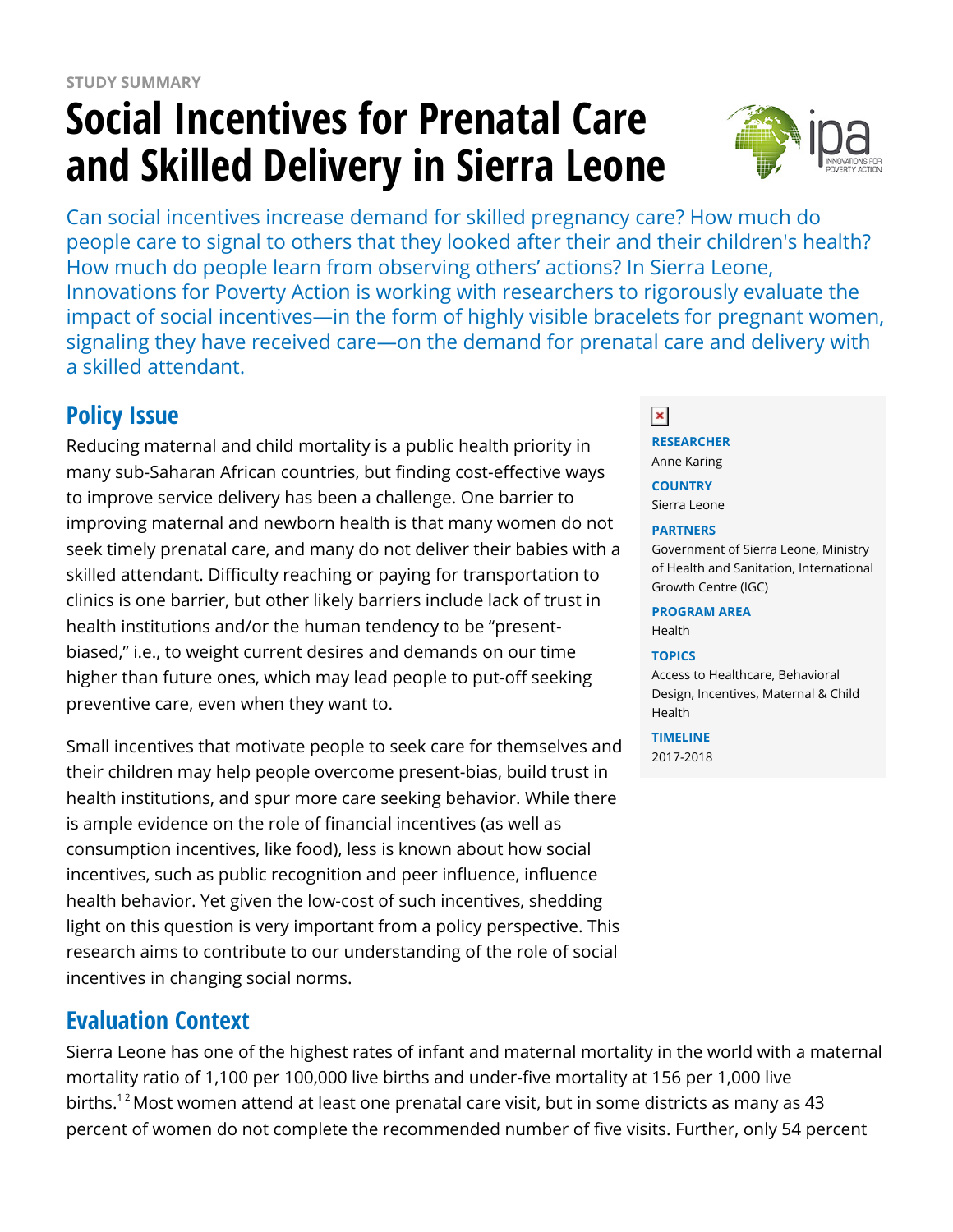of women give birth with a skilled attendant. The Government of Sierra Leone, together with development partners is heavily investing in strengthening health services. However, there is a shortage of information on cost-effective ways to do this in a state with weak capacity.

This study is taking place in four out of the country's 14 districts: Kambia, Bombali, Tonkolili and Western Area Rural districts.

# **Details of the Intervention**

Innovations for Poverty Action is working with researchers to rigorously measure the impact of social incentives, in the form of colored bracelets, on pregnancy care decisions. The design enables researchers to test both the effectiveness of the bracelets and to understand if behavior change is driven by social signaling.

A pregnancy care (prenatal care and delivery) bracelet program was rolled out six months after a related, immunization program began (see link below). Pregnant women are receiving differently colored bracelets when they come for prenatal care visits and deliver with a skilled attendant.

Among 120 clinics in the [immunization study](https://www.poverty-action.org/study/social-incentives-childhood-immunization-sierra-leone), researchers randomly assigned 90 clinics into to three groups:

- 1. **Four color, uninformative bracelets**: Every woman receives a pink, purple, yellow, or multicolor bracelet when coming for their first prenatal visit. Women can choose their preferred color. The bracelet is exchanged for a bracelet of the same color at the fifth prenatal care visit and at delivery. The bracelets show that a woman has visited the clinic for a prenatal care visit, but do not show how many visits a woman has made to the clinic. (30 clinics)
- 2. **Four color, informative bracelets**: Women receive a purple bracelet when coming on time for the first prenatal care visit (within 16 weeks of pregnancy). A woman receives a pink bracelet when coming late for her first visit. The purple or pink bracelet is exchanged for a yellow bracelet when coming for a fifth or later prenatal care visit during the eight or ninth month of pregnancy. Finally, a woman receives a multicolor bracelet when delivering her child with a skilled attendant. It is now observable whether a woman completed all recommended prenatal care visits and delivered safely. (30 clinics)
- 3. **Pure comparison group**: No bracelets are given. It is unobservable whether a woman went for one, two or five prenatal care visits or whether she delivered with a skilled attendant. (30 clinics)

Data on prenatal care visits and deliveries with a skilled attendant is being collected from administrative records throughout the program to measure the impacts of the intervention.

## **Results and Policy Lessons**

Project ongoing; results forthcoming.

### **Sources**

[1] World Health Organization, UNICEF, World Bank, United Nations Population Division. Trends in maternal mortality: 1990 to 2013. Geneva, Switzerland: World Health Organization; 2014. http://www.who.int/reproductivehealth/publications/monitoring/maternal-mortality-2013/en.